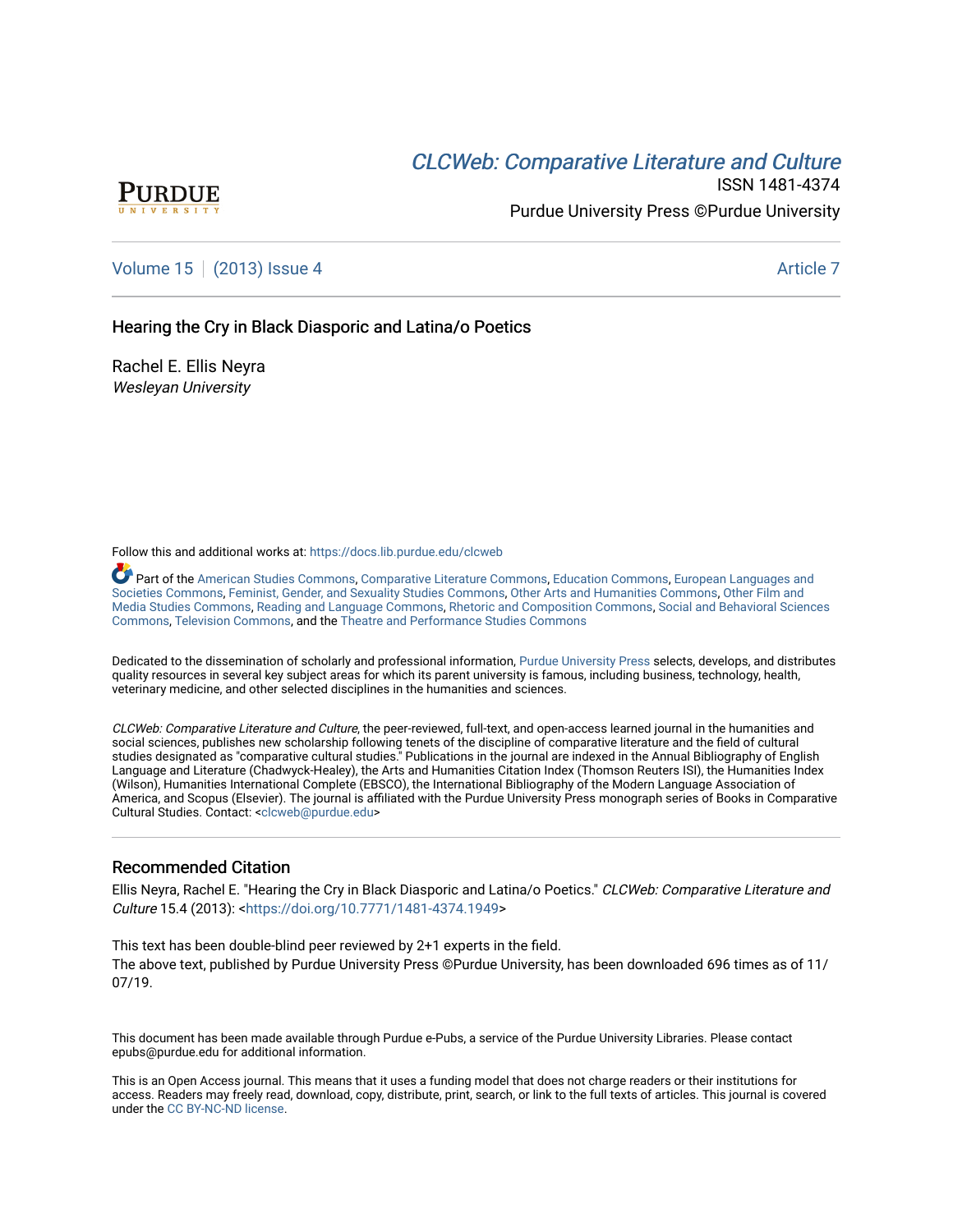

# CLCWeb: Comparative Literature and Culture

ISSN 1481-4374 <http://docs.lib.purdue.edu/clcweb> Purdue University Press ©Purdue University

CLCWeb: Comparative Literature and Culture, the peer-reviewed, full-text, and open-access learned journal in the humanities and social sciences, publishes new scholarship following tenets of the discipline of comparative literature and the field of cultural studies designated as "comparative cultural studies." In addition to the publication of articles, the journal publishes review articles of scholarly books and publishes research material in its Library Series. Publications in the journal are indexed in the Annual Bibliography of English Language and Literature (Chadwyck-Healey), the Arts and Humanities Citation Index (Thomson Reuters ISI), the Humanities Index (Wilson), Humanities International Complete (EBSCO), the International Bibliography of the Modern Language Association of America, and Scopus (Elsevier). The journal is affiliated with the Purdue University Press monog-raph series of Books in Comparative Cultural Studies. Contact: <clcweb@purdue.edu>

#### Volume 15 Issue 4 (December 2013) Article 7 Rachel Ellis Neyra, "Hearing the Cry in Black Diasporic and Latina/o Poetics" <http://docs.lib.purdue.edu/clcweb/vol15/iss4/7>

Contents of CLCWeb: Comparative Literature and Culture 15.4 (2013) <http://docs.lib.purdue.edu/clcweb/vol15/iss4/>

Abstract: In her article "Hearing the Cry in Black Diasporic and Latina/o Poetics" Rachel Ellis Neyra expands upon Edouard Glissant's notion of "the cry of the Plantation" and shows how to listen for it in a literary arrangement of Derek Walcott, Piri Thomas, Pedro Pietri, Ralph Ellison, Miguel Algarín, and James Baldwin. Ellis Neyra also reads musical lyrics by Oscar D'León and Billie Holiday and the melodic nuances of salsa, jazz, the blues, and bomba for how they sound out what she calls the New World Cry, a mnemonic figure of the Plantation of the Americas and a metaphor for how estrangement can conjoin the desires of (im)migrant and diasporic peoples. In doing so, Ellis Neyra shows that modernity is constituted by aurally sensible, visible, and legible forms which emerged from the Plantation, and that chattel slavery's breakdown in the Americas did not mark the Plantation's erasure from earth, but fermented remainders which carried out its tropological and physical exportation, its re-presentation elsewhere.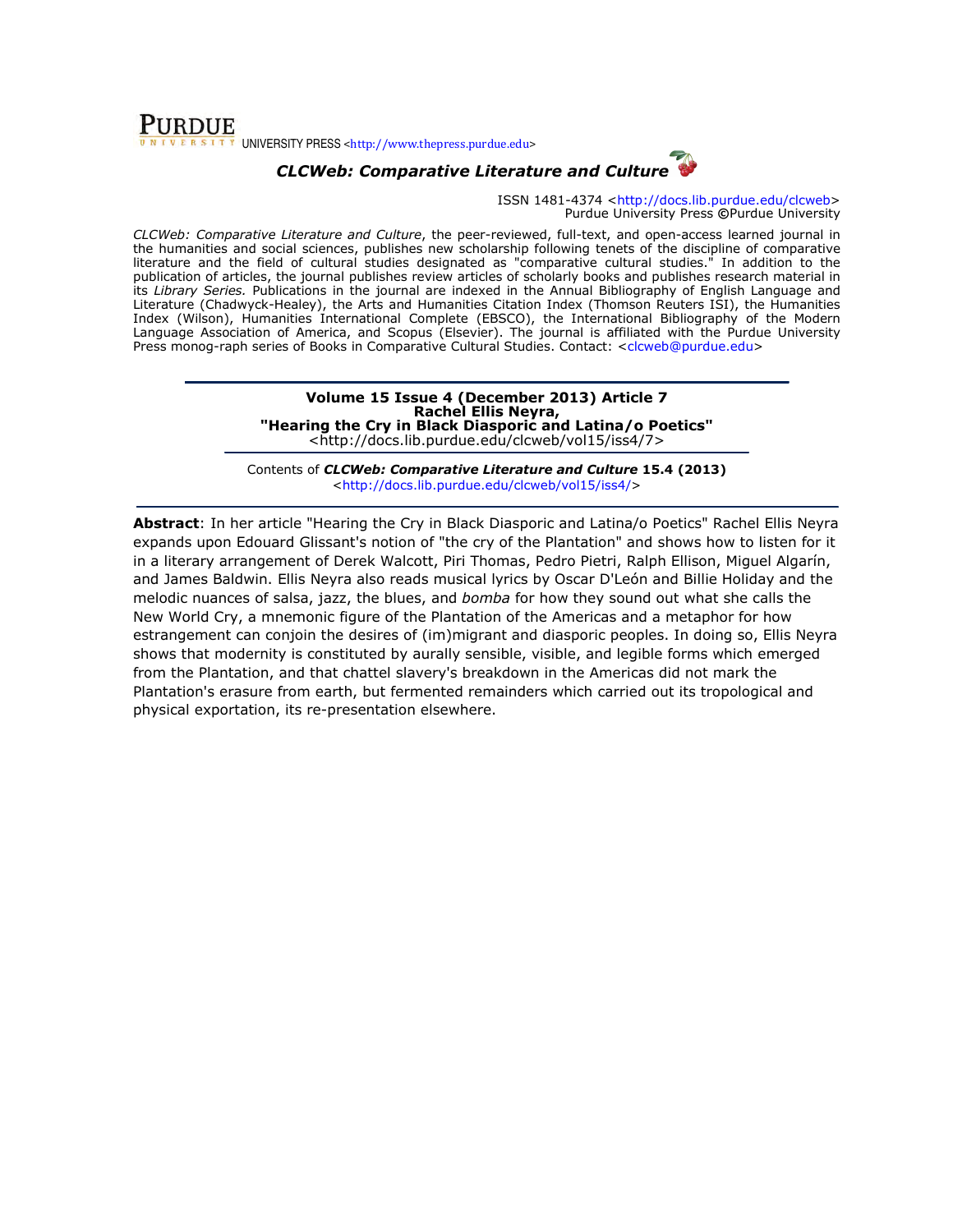### Rachel Ellis Neyra

### Hearing the Cry in Black Diasporic and Latina/o Poetics

After the enthusiastic introduction by the club's presenter of the performing artists, after the singer joins the band in the blooming light on stage, the cry "iPara la historia!" is sometimes sung to open into a live musical performance of salsa. We could write this off quickly with the wave of the singer's hand and the wooden clave clap that initiates the beat ridden by congas, bongos, and timbales, with which, depending on the arrangement, other instruments orbit: the piano's keys, the horns' blares, and the bass' stringed thump join in the trance. The cry to history, then, would merely mark the moment of the opening song being sung in concert, or an event in the history of concerts, perhaps in a special venue. But here we will slow down to both draw some historical lines through this cultural scene and imagine the poetics of this cry "¡Para la historia!"

The Venezuelan singer and bassist Oscar D'León sang this cry to history into the En Vivo recording of a performance at The Copacabana in 2000 which opened — after the club hype-man's introduction — with his audience-adored 1975 song, "Llorarás." Not for "Llorarás"'s familiar narrative of the feminine figure as heartbreaking is it featured here — although great lyrical pleasure is taken in singing to the female apostrophic "traitor" (traicionera) and "liar" (mentirosa), which recycles the hyper-hetero-masculinity of many salsa lyrics, as discussed by Frances Aparicio in Listening to Salsa. Here, I call attention to two of D'León's interjections that interrupt "Llorarás"'s narrative flow in this recording to then think towards a signifiance of the Plantation in Black diasporic and Latina/o poetics. While the Plantation cannot be thought apart from its centuries-long pervasiveness as one site of chattel slavery throughout the Americas, it is nevertheless a space out of which art was, and continues to be, made. Additionally, chattel slavery's breakdown eventuated the Plantation's exportation and persistence into the present through global variations. Which is to say, the Plantation is not a stable signifier (see López). I explore this instability by hearing the Cry in various sensual, sonic, and graphic imaginings of the Plantation as a trope in Black diasporic and Latina/o poetics beginning with a specific salsa recording of a live performance and then moving to what Angel Quintero Rivera calls "tropical music's" including salsa's "historical trajectory" as an urban musical form with a vast, and at times rural, imaginary (15).

D'León's release of "¡Para la historia!" before beginning the lyric could be thought of as an invitation to the audience, wallflowers and dancers alike, to join in the music's making. A fusion form that varies its structural and lyrical combinations of guaracha, mambo, plena, bolero, and whose spine it could be said is son montuno, salsa turns call-and-response into an insistence on bodily movement. Salsa's successful marketing berthed its popularity in the early 1970s in New York where it reined in Latin dance clubs thereafter in no small part because of Johnny Pacheco's collaborations with Fania Records (see Calvo-Ospina; Flores). Contemporary re-workings of salsa pump today on radio stations like New York's La Mega for and beyond Latina/o listeners, but the orchestrations of Willie Colón and Eddie Palmieri and the voices of Hector Lavoe, Ray Barreto, and D'León broke new ground (see Morales). Paragons of the form, their songs flood listeners' ears with an aggressive deployment of brass, especially the trombone, lyricize urban constriction, and articulate a sense of conflicted belonging through a pan-Latino register (see Calvo Ospina).

I underscore that salsa, like son and bomba, requires (the idea of) public dancers' bodies and responses to calls as much as it does the singer and his/her band. The lyrics call to you, the listener, or an apostrophic placeholder summons "you" using the familiar  $t\acute{u}$  form of intimate address. The salsa singer often laces warmly into the lyrics that a gift is wrapped into the song and pends exchange with listeners. Ray Barreto sings in "Salsa y Dulzura": "I bring you salsa to enjoy" ("Te traigo salsa para gozar"). Some notion of a "we" emerges in the intervals of lyric utterance and record distribution. Yet, while the practice of call-and-response is bound inside many salsa lyrics, D'León's "¡Para la historia!" is not call-and-response. Although the singer is performing for his audience already, "we" are overhearing this cry and its trajectory is not the line of the invitation awaiting answer even if that answer were to come at a great temporal delay or a temporal delay on repeat. This cry that evokes history  $-$  something seemingly behind the moment of the call  $-$  only to send it outward — seemingly towards a future-space — in a live, but knowingly recorded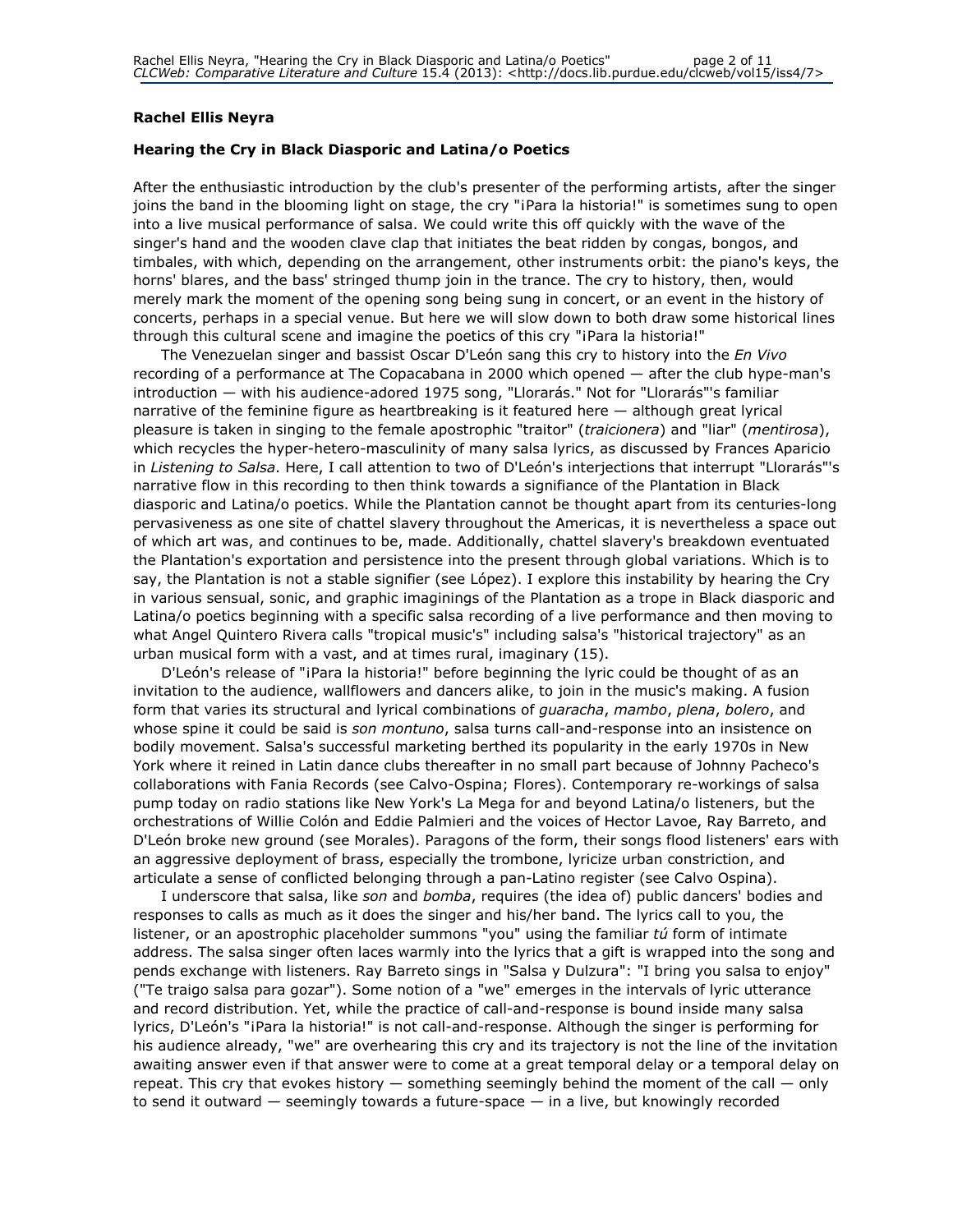performance suspends the notion of the performance as origin and the recording as inferior representation of a pure moment: it mixes temporalities to constitute its own (I am channeling Alexander Weheliye's *Phonographies*). Which is to say that this call to history summons the idea of art's other-than-mimeticness. D'León's call to history carries what I call the New World Cry and its excess that invokes the Plantation as spatial synonym of imperialist reason and as re-imaginable trope.

The *En Vivo* recording of "Llorarás" also captures a shout-out by D'León that interrupts the lyric's narrative flow midway. This interruption creates space for a conjunction between differently moving yet imaginatively bound Latinoamericana/o and U.S. Latina/o bodies. Following the Cry to history, this call to Latinos marks the music's performance as a happening conscious of displacement and the desire to create again out of that rift in an imagined collectivity. It reminds us that New World musical forms turn in the broken yet conjoining space of orality, writing, and sounding, of being cut from (the philosophizing of) history, and re-thinking that cut in a form. Cuts can make space for joints: D'León's interruptions of his lyric to call to history and then to one part of his audience, Latinos, perform breaks that can conjoin members of diasporic and multilingual imaginaries. D'León's musical cry to history becomes even more consequential when thought through Edouard Glissant's re-mapping of the Plantation's shape, design, and breakdown in his 1990 Poétique de la Relation. He writes that throughout the new world, the Plantation's systems produced an "autarky" that functioned within a seemingly "closed circle" (64). Revealing the holes in this fantasy geometry, Glissant argues that the Plantation's autarky operated through dependency on the outside, debt, and a mode of production that later learned to re-constitute itself outside of the practice of chattel slavery in spaces organized by the "creative" racial demographics that accompanied the changing rhetoric of (whitened) citizenship in the late nineteenth and early twentieth centuries. Glissant wrote that the Plantation is where "present-day modes of Relation" and "our modernity begin to be detectable" (65). With "our modernity" he invokes the Caribbean and the rhetorical parameters of José Martí's Nuestra América, yet he graphs beyond them to show the Plantation as a supple figure of the imagination throughout the Americas. There is a range of fictional and musical works from the late nineteenth to the twenty-first century that deconstructs the tricky image of the Plantation's "closed circle" as effecting its total insulation, an image which feeds into the notion that when the Plantation collapsed, it ended as a system of social relations. In Alejo Carpentier's 1949 El reino de este mundo, Toni Morrison's 1987 Beloved, Gabriel García Márquez's 1994 Del amor y otros demonios, and Junot Díaz's 2007 The Brief Wondrous Life of Oscar Wao we read not only characterizations of the public's complicity in and the technical irresponsibility of an idea of the historical Plantation, but also of this signifier's instability in at least two ways. One, the art that was and continues to be made of the Plantation sets it into tropological motion. Two, the site's design and labor practices regenerated after slavery's collapse, whether thinking of large agribusiness in the U.S. southwest or the banana Plantations of Guatemala. After "three centuries of constraint" something had fermented, and remained. Something today "still remains," Glissant writes that "the cry of the Plantation, transfigured into the speech of the world" (73). From racialized, chattel slavery's collapse into the margins of cities — "cities of destruction" as E. Franklin Frazier named them in The Negro Family, cities of being worked to death as Pedro Pietri eulogizes in verse in "Puerto Rican Obituary" — and new modes of expanding agricultural exploitation, what I capitalize as the Cry of the Plantation was carried throughout the world. For if the Plantation was not closed, then this Cry formed in another strange "open" of modernity.

In the study at hand, I show how select Black diasporic and Latina/o writers and singers compose a Cry of the New World as speech, word, and as sound. These artists, or the peoples that their writings re-compose, entered the discourse of US-citizenship surrounding the time of the Plantation's layered collapse, and are parts of groups historically displaced by imported colonialism, including Mexican Americans and Puerto Ricans, and internal colonization within the U.S. after imported colonialism, such as African Americans (see Ngai). Since at least 1848, the racial and spatial logics of the Plantation in the southern U.S. bled into southwestern farming and later agribusiness' re-arrangements of space and labor (see Menchaca). In the other direction of manifest destiny, the racialized logic of citizenship of fin-de-siècle U.S. paused on the newly seized island of Puerto Rico which was comprised of an undesirably Black population whose assimilability,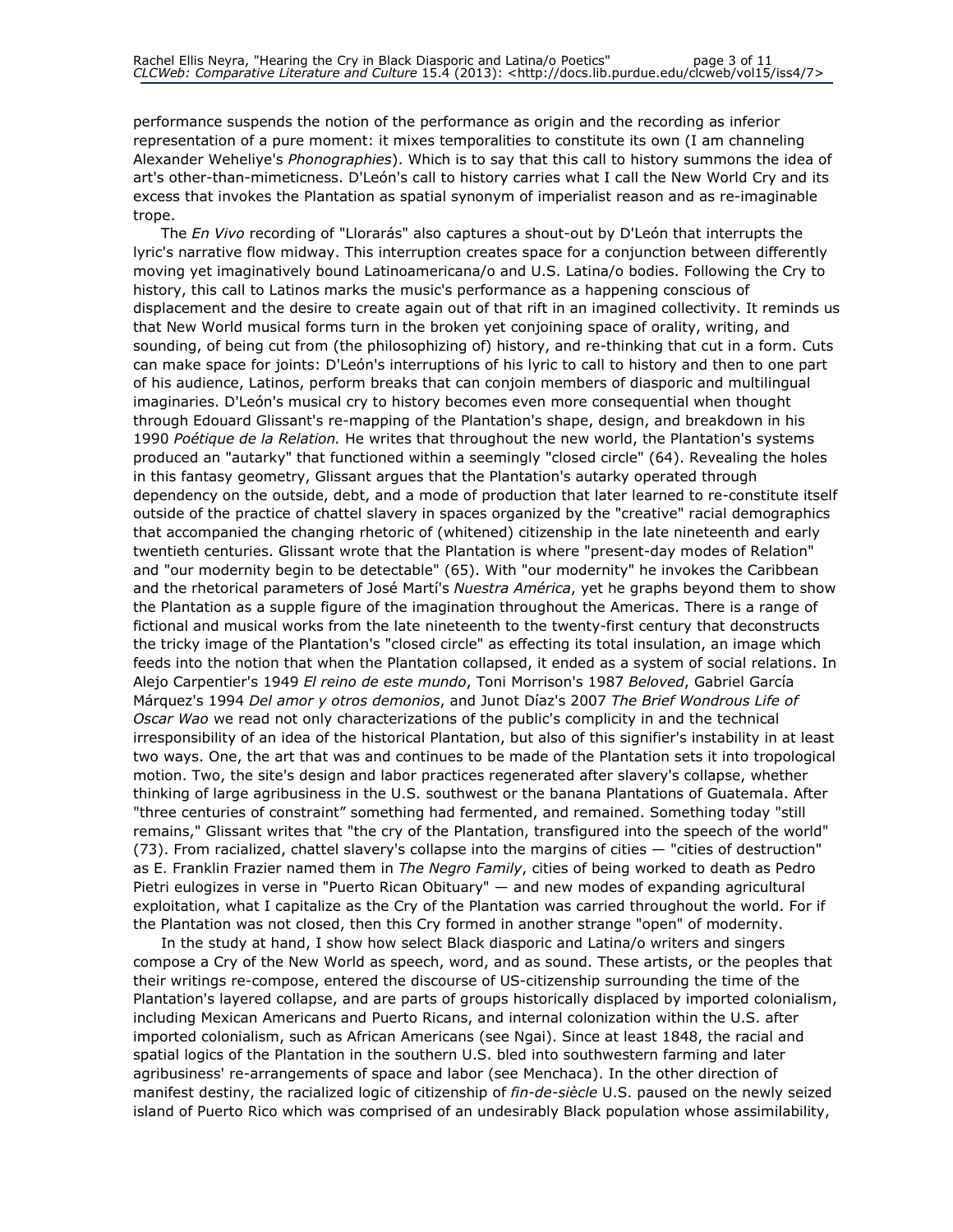its capacity to "whiten" and function as "reasonable" citizens was unknown (see Duany). With this in mind, I argue that the prose, poetry, and musical lyrics express their formative relations to the Plantation and its violences, which were, in turn, constitutive of modernity (see Hardt and Negri; Saldaña-Portillo). It is the sounding of a shared Cry that we will hear loudly and quietly in the texts brought together here.

One way of performing the expansion of Glissant's figure of "the cry of the Plantation" is by releasing D'León's cry "¡Para la historia!" to float as a motif and direct us to the work of Derek Walcott, Piri Thomas, Pedro Pietri, Ralph Ellison, Miguel Algarín, and James Baldwin. Further, my arrangement of specific musical forms (salsa, jazz, blues, and bomba) alongside literary forms shows the importance of the Cry of the New World within what I call the "conjoining break" between orality, writing, and sounding that recurs in Black diasporic and Latina/o poetics. While I cannot expound here on the exact node of connection respective to each scholar and artist, my phrase, "conjoining break" emerges from a constellation of metaphors for creative expression emergent from communal rifts: Jay Wright's "central fact of excision," Brent Hayes Edwards's décalage, Nathaniel Mackey's "whistling fissure" of undaunted estrangement, Fred Moten's writings "in the break," Chavela Vargas's time-torn voice, Manthia Diawara's filmic thought in Rouch in Reverse made of the split between ethnographer and subject, Eduardo Corral's poetic deconstruction of "hyphenated," assimilative Latina/o identifications with the appellation, "Illegal-American." The (im)migrant and diasporic singers and writers gathered here present unromantic states of belonging to split subjectivities, mixed feelings, and fragmented kinships. What this meditation on the Cry participates in imagining through their work is a heterotopic place with outright poetic capacity to account for its displaced and vulnerable members, which trumpets multiplicity and creative memory, and values fragmentation over an impossible coherence (see Muñoz).

Listening for sound and the Cry, let us begin to bridge between music and literature. Glissant wrote of the preponderant night in the Plantation cabins of slaves who "gave birth to this other enormous silence from which music, inescapable, a murmur at first, finally burst out into this long shout — a music of reserved spirituality through which the body suddenly expresses itself. Monotonous chants, syncopated, broken by prohibitions, set free by the entire thrust of bodies, produced their language from one end of this world to the other" (73). Voice and body manifest shouts as music and language, sending them out into the world. There is an extensive list of musical forms that share this common historical night, the same silence, and thereby envision a map of the Plantation's breakdown and opening into various rural and metropolitan settings. Born of the Plantation's oppressive silence, forms of memory and imagination assembled "to tame time" and include "Negro spirituals and blues, persisting in towns and growing cities; jazz, biguines, and calypsos, bursting into barrios and shantytowns; salsas and reggaes" (Glissant 71, 73). The Cry manifests through multilingual speech, the musical forms, and literary bodies of African American, Black diasporic, Caribbean, Latin American, and Latina/o poetics.

In his 1970 What the Twilight Says Walcott presents an analogous sequence regarding the transitive expressiveness between spoken dialect, music, and narration:

What would deliver the [New World Negro] from servitude was the forging of a language that went beyond mimicry, a dialect which had the force of revelation as it invented names for things, one which finally settled on its own mode of inflection, and which began to create an oral culture of chants, jokes, folksongs, and fables; this, not merely the debt of history, was his proper claim to the New World. For him metaphor was not a symbol but conversation, and because every poet begins with such ignorance, in the anguish that every noun will be freshly, resonantly named, because a new melodic inflection meant a new mode, there was no better beginning … The only way to re-create this language was to share in the torture of its articulation. This did not mean the jettisoning of "culture" but by the writer's making creative use of his schizophrenia, an electric fusion of the old and the new. (15-6)

Walcott links the meaning of metaphor in Black oral cultural forms to the schizophrenic poetic urgency of re-imagining the world; but in his emphasis on the word, the body and sensuality are not lost: anguish, melodic inflections, electric fusions invoke the physicality of making a new mode. Reading Walcott's electric sense of New World articulation on Glissant's re-mapping of the Americas, we see: as the (dis)organization of bodies changes form, as the Plantation breaks and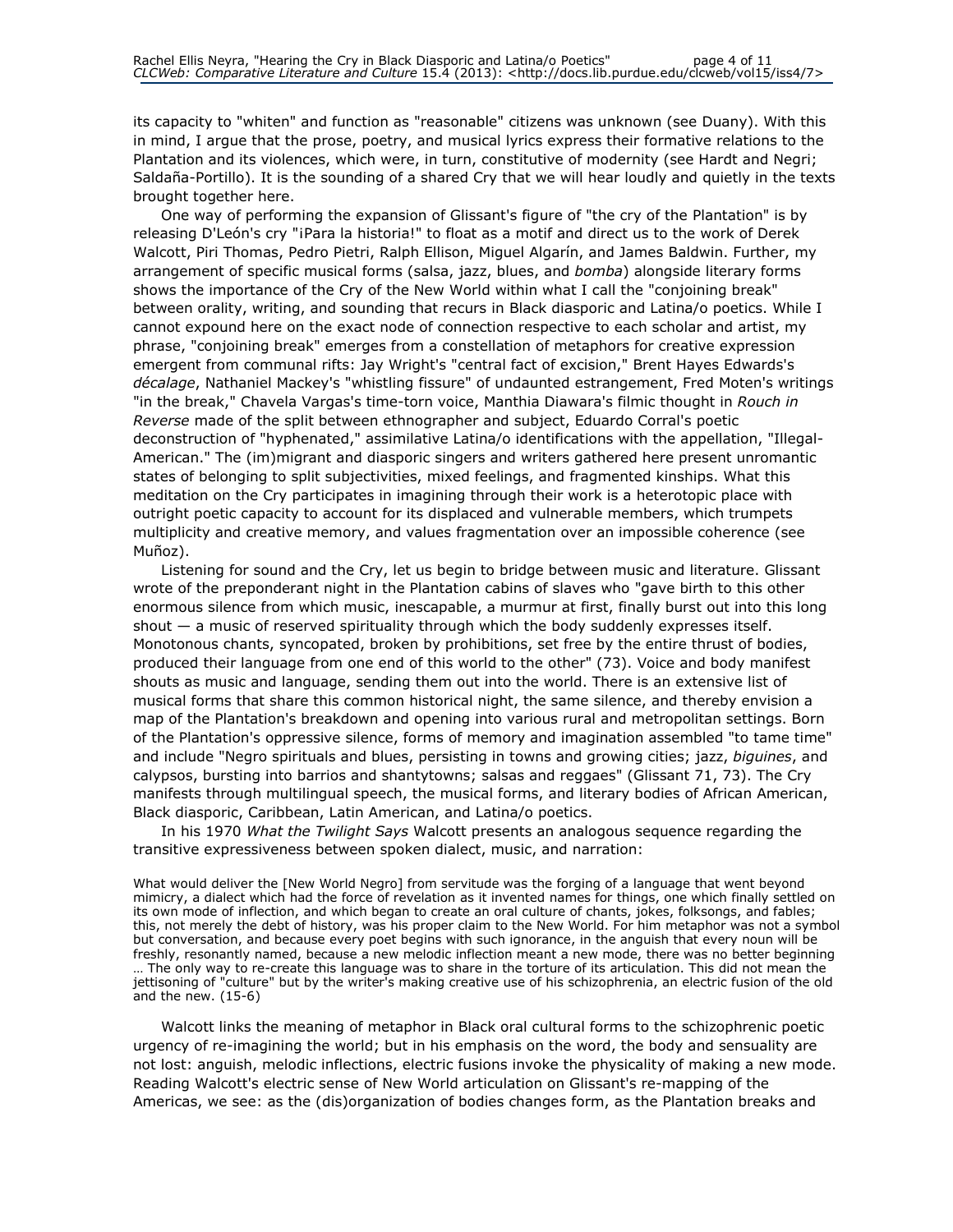extends outward, a poetics forms to cope with these changes. To speak through this great rupture into unfamiliar space, memory and imagination pull together. We have read a list of the musical forms that carry this Cry of the Plantation, but let us look briefly to two Latina/o, and specifically Nuyorican, literary concatenations of the Cry before we elaborate further on the musical.

In the short lyric poem "do not let" by the Nuyorican poet, Pedro Pietri, we read a modern milieu of a displaced (im)migrant, minor subject. We read a quiet angst in the speaking voice. In this twenty-one line lyric poem, the Cry does not roar out as it does in the Prologue of Piri Thomas' 1967 novel, Down These Mean Streets: "YEE-AH!! Wanna know how many times I've stood on the rooftop and yelled out to anybody: 'Hey, World — here I am. Hallo, World — this is Piri. That's me. I wanna tell ya I'm here — you bunch of mother-jumpers — I'm here and I want recognition, whatever that mudder-fuckin word means ... This is a bright mundo, my streets, my barrio de noche ... YEE-AH!! I feel like part of the shadows that make company for me in this warm *amigo* darkness" (ix). Born of the barrio, this bilingual cryer is caught between a Puerto Rican identification he cannot fully embody as a child of displacement and an emergent African American Blackness in the U.S. that is dangerously monitored and qualified. He later finds conflict in these urban shadows and will act upon the need to go "down south" in order to better understand the nuances of racial, cultural, and linguistic differences in the post-Depression U.S. We read here that the narrator also finds a familiar feeling of belonging as a voice amidst silhouettes as his voice breaks out not above their silence, but through quotidian noise and seemingly constant bodega and apartment music to draw a steady line. Speaking out to both the world and himself, the narrator calls for space to assemble his being and make it legible. This "YEE-AH!" rhymes with the "–ia" of D'León's "iPara la historia!" and also invokes Aimé Césaire's repeated "Aya" in Cahier d'un retour au pays natal, which marks the rising wind. It is apt at this moment to note that the standard French definition of le cri marks it is an inarticulate sound that emerges from spontaneous feelings of vigor, whereas in standard Spanish, *el grito* is defined as a vehement expression of general, even organized, sentiment. The French definition recycles Aristotle's and Rousseau's logo-centric renderings of the cry as animal and inadequate because not-voice, and so never-writing, which is precisely what Glissant diverges from in his deployment of "the cry of the Plantation" and I am swerving from even farther. The Spanish definition, however, summons the historical cries that launched the Mexican, Puerto Rican, and Cuban revolutions against Spain (Grito de Dolores, Grito de Lares, and Grito de Yara, respectively), which I translate to Thomas's release, as well as D'León's to retrace a kind of revolutionary desire therein.

In contrast, the speaker of Pietri's poem reads in a lower tone of firm caution about the hazards of remaining a shadow, a figure who does not come to cry out and articulate her/his being, the hazards of forgetting that the immigrant who has become minor in this economically and spatially constricted urban space has a history and a future that exceeds the state's narrative of new citizenship: "you are now naturalized and ready to consume and suffer as prescribed to your station; your past begins right now; forget the rest." We read a voice that writes over a deeply contained Cry:

do not let artificial lamps make strange shadows out of you do not dream if you want your dreams to come true you knew how to sing before you was issued a birth certificate turn off the stereo this country gave you it is out of order your breath is your promiseland if you want to feel very rich look at your hands that is where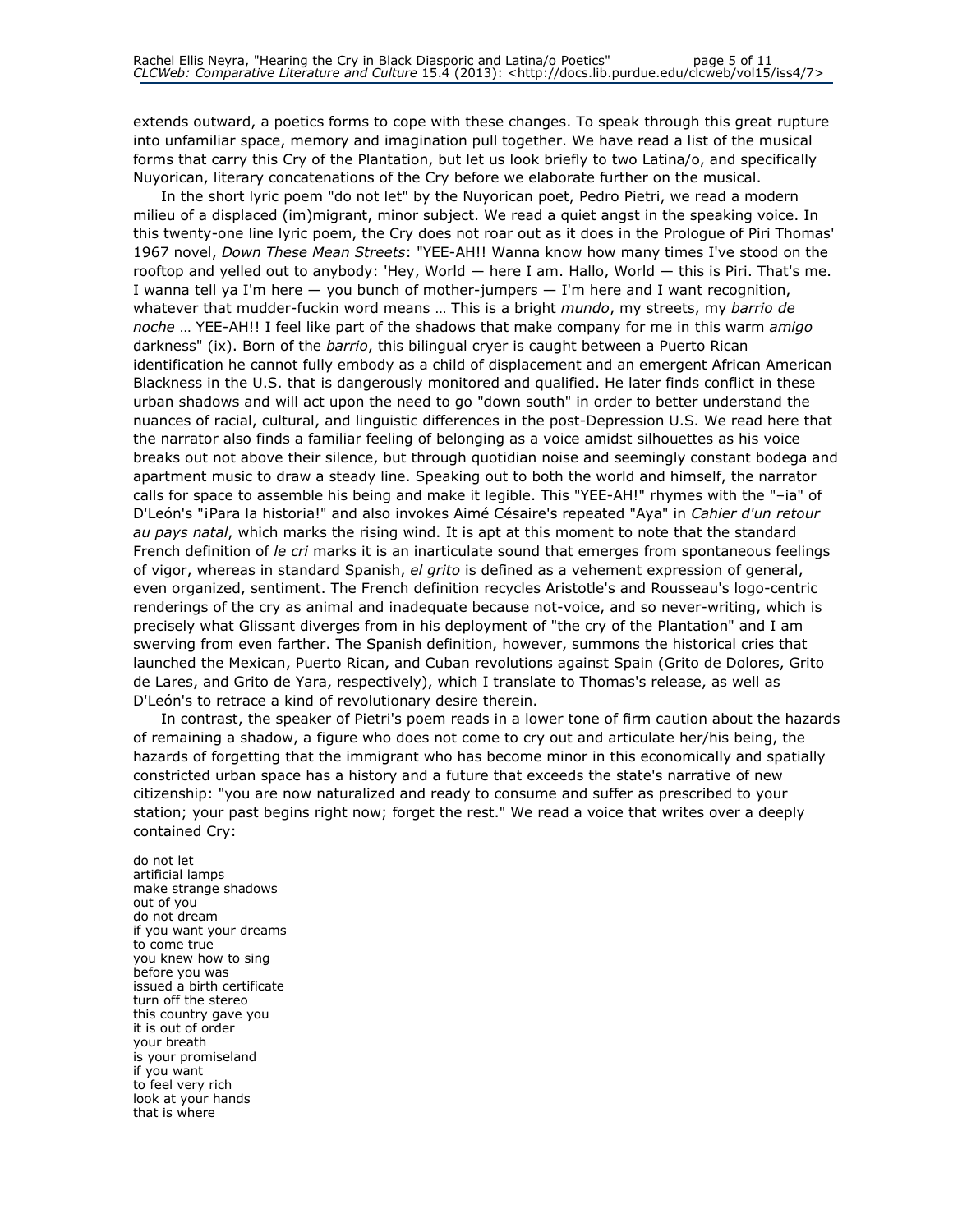the definition of magic is located at (Nuyorican 151)

The dominant-nation's prescribed order of pleasure and meaning is "out of order," out of line. Instead of becoming a shadow of a person amidst development's false hopes, instead of giving into thinking through mythic US-America's false presentation of the dream, remember breath and voice as things that punctuate naturally, historically, and exceed the dictates of this particular place and moment. The bad grammar of lines nine and twenty-one — "before you was" and "is located at," the wrong conjugation and the preposition left at the end of the poem's last line  $-$  emphasizes being and place, respectively, in order to draw attention to the dangers of ontology: "Before you was" sounds like "in the beginning"; it stops the eye and voice from forgetting that the human body is the unique location on this earth of both praxis and poiesis, for "valued" making, singing, and sensing. And "is located at" notes that we are more than the coordinates that nevertheless participate in contextualizing so much about us, and that, like the body trying to make sense of itself, words, too, appear in the wrong place; yet there is meaning made through this.

To present another image that sustains rather than closes the conjoining break of voicing, writing, and sounding, we could say that the Cry "fingers the jagged grain" that Ralph Ellison writes in "Richard Wright's Blues." Ellison notes that Wright's 1945 autobiography, Black Boy, belongs within a modern literary history and names Joyce, Nehru, and Dostoevsky among its cohort. That is, he places Black Boy in the company of modern fiction and away from socio-historical reportage. But the writer must name what else is present in this narrative as a critique of what history would aim to leave out, unnamed. For, as he says in language that retraces Walcott's, "In Black Boy, two worlds have fused, two cultures merged, two impulses of Western man become coalesced. By discussing some of its cultural sources I hope to answer those critics who would make of the book a miracle and of its author a mystery" (79). Ellison describes how Black Boy carries within it "the quality and tone" and sounds of "the Negro blues" (78), a form that offers no solution to agony, but still resists the "impulse toward self-annihilation" with its "will to confront the world" precisely through storied suffering (92). To keep Glissant's writings on the Plantation's musical forms and the metropolis close, we might also recall that the blues, as the trumpeter Wynton Marsalis has articulated and played, is the roux in the mixture of music that becomes ragtime, then jazz. So the blues recalls the Plantation, slave spirituals, and the call-and-response of Baptist music, as well as the burgeoning and strange early US-American and also Caribbean metropolis of New Orleans.

Emphasizing the term "blues" as plural, Billie Holiday sings, "She's got 'em bad./But now the world will know/she's never gonna sing them no more" in "Lady Sings the Blues." Her lyrics sing the blues as a set of feelings that, after the singer's confrontation with them and the world, can perhaps be left behind. However, they are only left behind inasmuch as one has crossed the arc of the song. Ellison describes the blues and renders them above with the verb "to be" in the singular. He describes the blues specifically as a form, a state that calls for ongoing narration: "The blues is an impulse to keep the painful details and episodes of a brutal experience alive in one's aching consciousness, to finger its jagged grain, and to transcend it, not by the consolation of philosophy but by squeezing from it a near-tragic, near-comic lyricism. As a form, the blues is an autobiographical chronicle of personal catastrophe expressed lyrically" (Ellison 78, 79). Note how the image of fruit is underwritten in his metaphor of the senses' encounter with the "jagged grain": "squeezing from it … lyricism" which takes the mind to the lyric made famous by Holiday, "Strange Fruit," which takes us to another rendering of the Plantation.

The physicality of working through the blues is re-inscribed as part of its lyrical process of making meaning. The music of the blues is a process of fiction: it is the reiteration of the literary as always also oral, aural, and corporeal in the New World. The blues is caught in Ellison's terms within the tension of transcendence and immanence. He notes a (religious) potential for overcoming, getting to a possible smile by the song's end, while grounding the singer and listener lyrically inside of constant returns to the "jagged grain" as a way of feeling. The blues, however, offers no transcendence; it is a form that haunts, reappears, and never altogether dissolves, nor solves the sung list of problems. The blues is the only balm for the blues.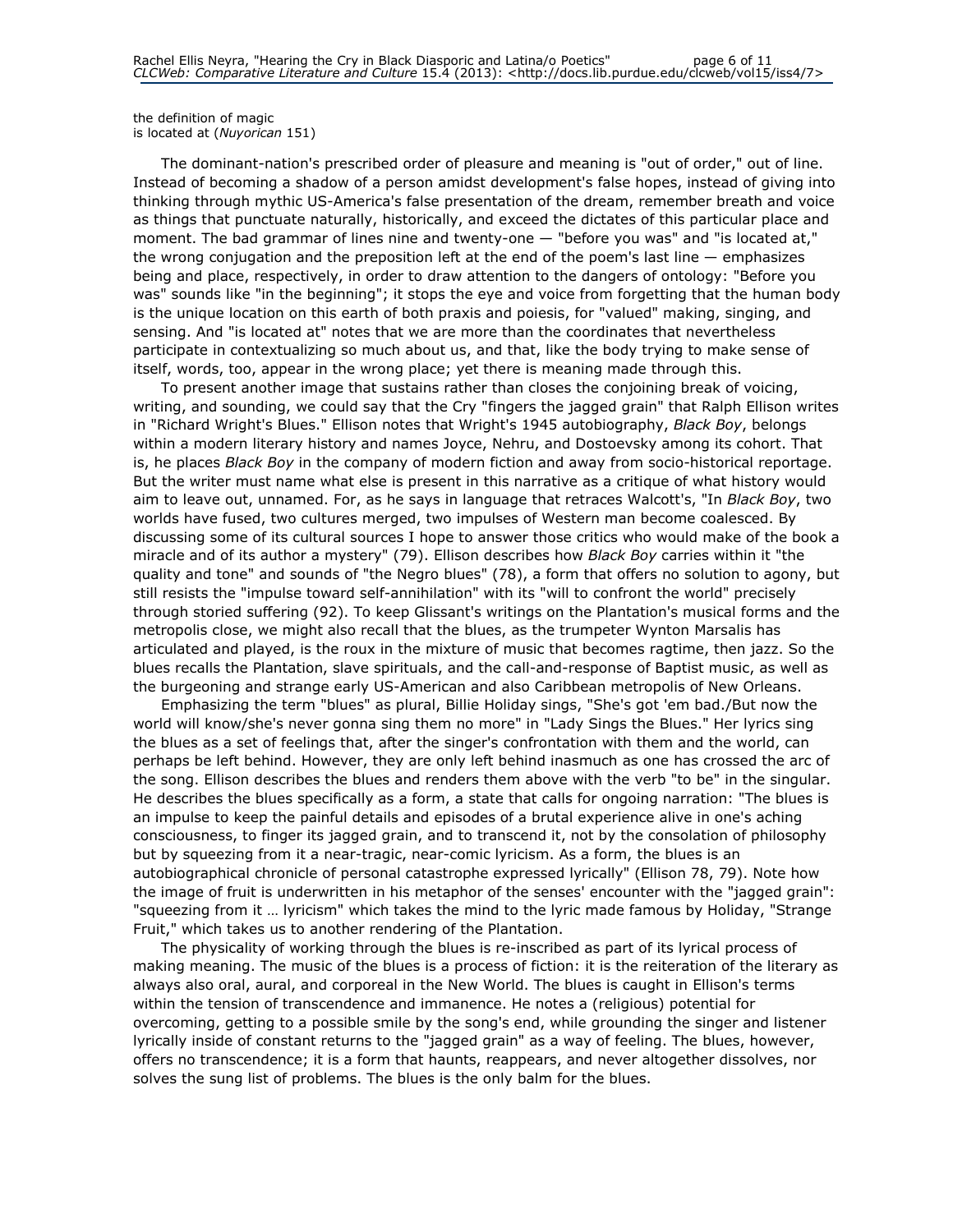We must dwell for a moment on the European historical tendency to settle the written and the oral into a binary relation as it is relevant to my argument that the New World Cry rubs in the conjoining break of the graphic and sonic. As Brent Hayes Edwards shows in "The Seemingly Eclipsed Window of Form: James Weldon Johnson's Prefaces," the written and the oral mark the desire for resolute divisions of the timeless from the historical, the abstract from the particular, respectively (584). Here, we are not reading for this insistent dichotomy, but for the conjoining break that touches the written and the oral, and additionally emphasizes the sensuality of sound, even when it is sounded in writing. The frequent turn to music in US-American letters marks a turn to the human body, as in Pietri's "do not let," and in my description above of the triangulation of the salsa concert. This turn to music reminds readers of the individuated members, congregated members, and disrupted members that form a communal body and its sense of history, and both Glissant and Edwards see eye to eye that "the figure of music" not only "mediates between forms" — oral versus written, immediate versus delayed — but also "describes the similarly elusive nature of both forms from the perspective of the listener/viewer or reader" (595).

At this point, I recall the floating Cry "¡Para la historia!" and pull from Gilles Deleuze and Félix Guattari to ask a question of the Cry's formation: "What is a cry independent of the population it appeals to or takes as its witness?" (239). I suggest we can answer the question through Algarín's work on bomba. Like salsa, bomba can be punch drunk on lost love; men can weep publicly to tell their stories of being punished by beauty's uncertain cleaving of the heart. Sonorous voices cry out for failing to have provided enough affection, and so, losing the muse to another, or failing to have seen her seductive, unsentimental ways from the beginning, and so, losing pride in front of other men. bomba emerged from Plantation life and so its lyrics often re-imagine the verdant landscape, frequently using Yoruba and Akan terms intermixed with Spanish syntax, as *poesía negra* would come to do in the 1930s. But the rhythm is more determining here than the lyrics, and that the song's longevity is driven by the interplay of drummer and dancer.

Algarín writes in the introduction to the 1975 Nuyorican Poetry anthology that "[t]he poems in this anthology ... are delivered in a new rhythm. It is a bomba rhythm with many changing pitches delivered with a bold stress. The pitches vary but the stress is always bomba and the vocabulary is English and Spanish mixed into a new language" (15-16). But in what way is bomba new? bomba may have fused as a form in Ponce (Puerto Rico) in the seventeenth century, but its fundamental rhythms trace to those played in West and Central Africa carried through the trade of slaves and raw and industrial goods, and reformed amidst the daily rhythms of Puerto Rican Plantation life. When played live, the drummers' interplay with dancers is distinctive in that the drummer takes cues from the dancer's body and stamina. *bomba*, therefore, is a form not only attentive to the body's capacity to move incomparably, but also to wear down and tire. With the waves of Puerto Rican immigrants to New York in the 1940s, the form was carried, undergoing a new popularity by the 1960s, as Nuyoricans resisted total norteamericano consumer-baptism and cultural loss (see Flores). Nuyorican poetry of the 1970s intensifies the form yet again by writing it from and back into U.S. urban spaces of poverty and the rhythms of life established therein. Nuyorican poetry recasts the music's function on new ground to create a layered poetics of place that values the human body: of habitation in New York, in the English language, and in continued relation to Puerto Rico, which was a signifier in flux in its changing relation to the waves of emigrating workers who continued to claim belonging and the folds of new arrivals.

Algarín and other critics of Latina/o literature insist on the street-rootedness of Nuyorican poetry, but he gives a peculiar description to the street that inscribes not just synchronic significance or reduction: the street is comprised of social relations and histories that retrace elsewhere. In the same introduction, he writes that "The poet blazes a path of fire for the self. He juggles with words. He lives risking each moment. Whatever he does, in every way he moves, he is a prince of the inner city jungle" (10). Algarín continues to shift imagery about the Latino poet: "He is the philosopher of the sugar cane that grows between the cracks of the concrete sidewalks … The past teaches the poet to juggle all the balls at the same time" (Nuyorican 10). The poet in this milieu of an uncertain home is the philosopher-prince, or princess, of language, and has the poetic power to rethink and make demands of memory of the past within the present, where it anyways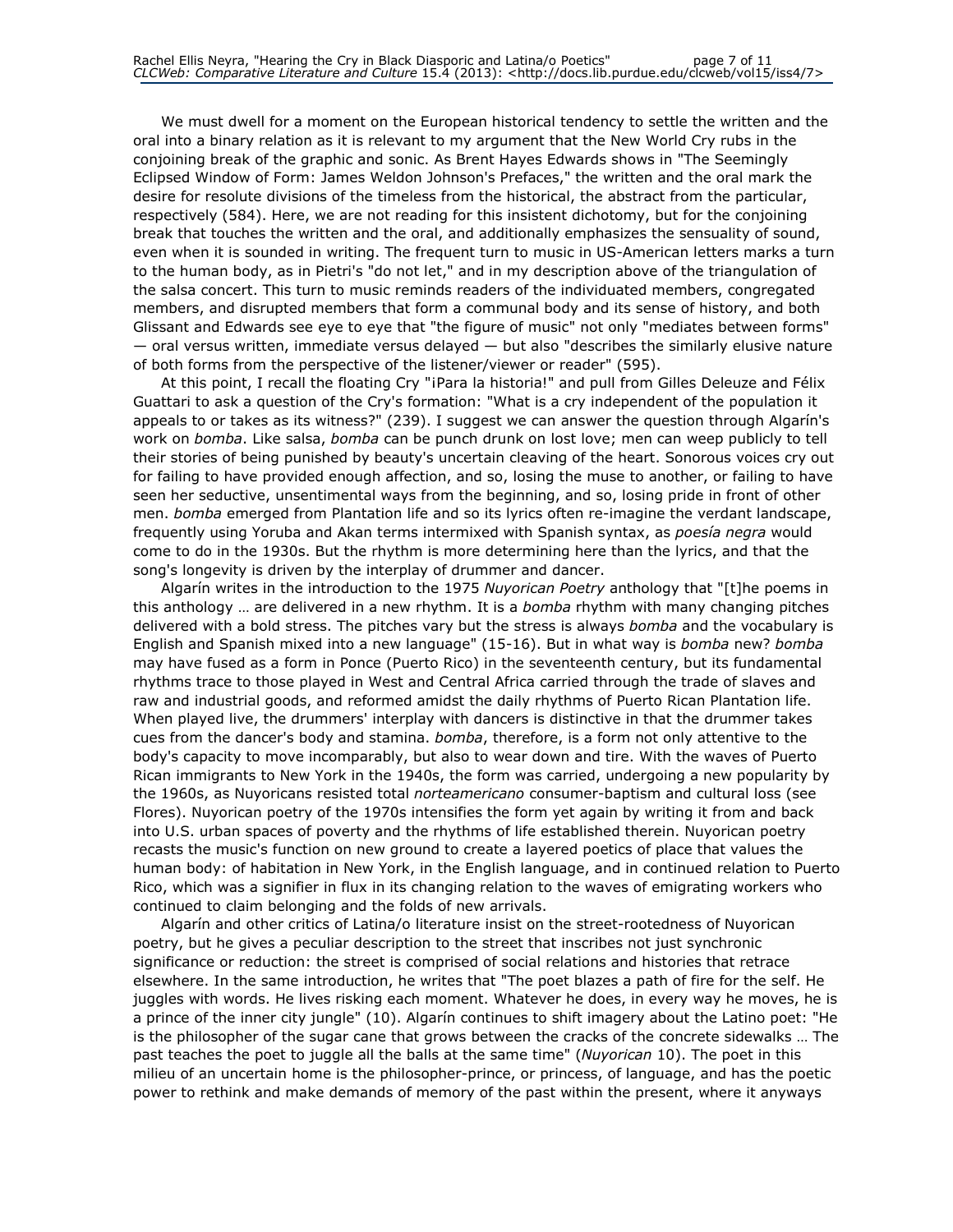is, and to highlight not temporal continuity thereby, but a rupture's power to re-assemble remainders rather than opening into the swallowing idea of absolute loss.

The sugar cane that bursts metaphorically and becomes writing on urban cuts of cement cropsup in another conjoining break. Instead of a play on the natural image of leaves as a metaphor for writing, the Nuyorican poet names the blocks of cement as spaces on which a "natural" mode of writing happens in the barrio. But he also complicates this with an image of the Plantation, a signifier of Puerto Rico and the Caribbean; the sugar cane image invades and undercuts forgetting. Here, one observes the conjunction between balladeer and community of listeners, and how the writer desires something of this relation, while simultaneously re-inscribing distance from it in being a creature devoted, above all, to the page — to a slower kind of time. It is notable that these musical and poetic examples do not go from the individual toward a collective, but are made within a collective that shares in the sounds of pain and allows the individual to cry out in the first place. The Cry, then, does not convey private or individual longing, but is located within and delimited by the public arrangement of signs. Whatever story the song tells, with "¡Para la historia!" as an opening Cry, the singer calls attention to the space of the immediate moment only to surrender it to being but one more moment in musical time, and thereby calls upon the gods to see and engage in the event, joins the company of ghosts, communes as a voice in an imaginary panoply of voices, and participates in a cultural tradition as his/her self is given over through song to a people. A Cry to history, into a scene of its live musical reconfiguration, arranges an exchange at a particular place and time: the singer's nominal self for communal desire's sound. The sound is not pure, but one that the group may be disrupted by and, perhaps, differently reorganized around.

When D'León sang two fragments into the *En Vivo* recording of "Llorarás," "iEspecialmente para el mundo! *iArriba los latinos!*," he exited the script of the song and named his addressees, witnesses, bodily participants: los latinos. But the context is broad and works as a non-generalizing universal, as Glissant says of the musical forms that emerged from the Plantation's silence: they are part of the Cry swelling toward everyone, para el mundo. In its history of racial mixture and in its burst amidst modernity, it could only be a Cry at and for everyone. Yet there is still the named community, a maintained if frayed tight rope of connection to the heterogeneous signifier, Latinos/as.

To re-mix the question posed in A Thousand Plateaus, does "a cry independent of the population it appeals to or takes as its witness" fall something like a tree in an uninhabited forest (239)? Is there sound, and is there voice, where there are not trained ears to hear, identify, and join in? One can answer that where there are not a population's senses to make something of the Cry, it would complete its organic course into silence without finding plurality in other voices of bodies. But one can also say that music, poetry, and narrative forms press listeners/readers to contemplate whether such a situation could compel a Cry to form at all as a Cry is metonymic of a people. As a "native son" and most unromantic national, James Baldwin, wrote in 1962 of the moving experience of music in the Harlem black church of his youth, and then later, having left the church, how its feeling continued to imbue the vibrancy of "rent and waistline parties": "We had the liquor, the chicken, the music, and each other, and had no need to pretend to be what we were not. This is the freedom that one hears in some gospel songs, for example, and in jazz. In all jazz, and especially in the blues, there is something tart and ironic, authoritative and double-edged" (41- 42). As with Algarín's bomba Latino troubadour, the constellation that Baldwin describes here forms because there are equipped ears, readers, and players around him that trade in sound and word. The music in his prose — the index of hymns in Go Tell it on the Mountain, Billie Holiday and Mahalia Jackson swaying in Another Country - carries the Cry, the crucible of voice, sound, and word.

Baldwin describes a *pathos* he experienced in moments of communal musical whirlwinds, and, more than that, the sharing of historical pain, fever, and joy that opened distinctly with the merging of voices and bodies in one place: "Their pain and joy were mine," Baldwin says of singing in the church as a young minister with an intense voice, as his solos made their way out, "and mine were theirs — they surrendered their pain and joy to me, I surrendered mine to them … until we all became equal, wringing wet, singing and dancing, in anguish and rejoicing, at the foot of the altar" (33, 34). "Until we all became equal": bodies rock into a democratic convergence. Baldwin remakes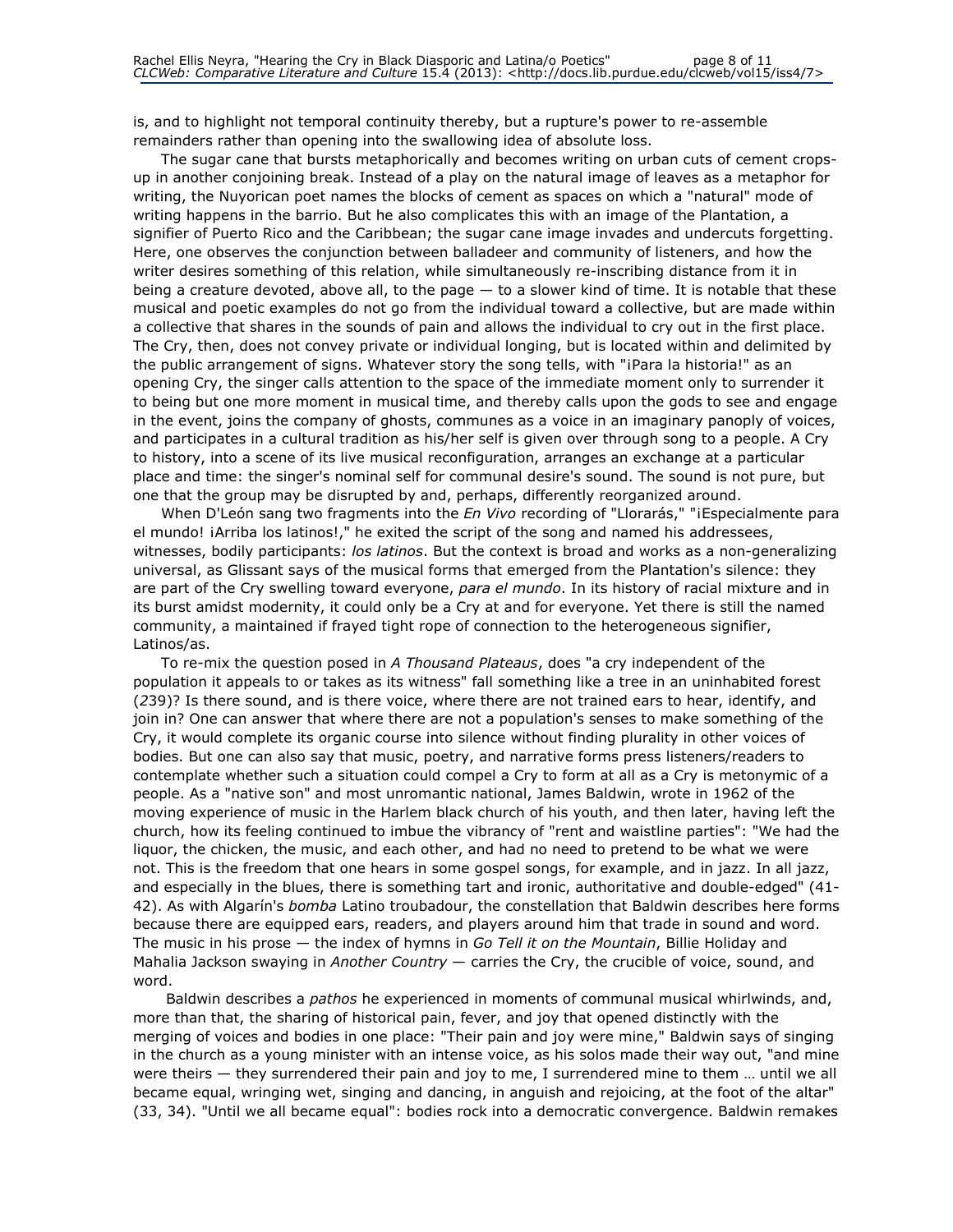this sensual experience through the page, and shares the benediction of the lived moment with readers.

For what another "native son," Roberto Márquez, calls the US-American Republic's "inescapably Antillean" citizen-inhabitants of a Harlem and Bronx that were more "linguistically varied, polynational, and culturally syncretic" in the 1950s than Baldwin's Harlem in the 1930s and 1940s, we read a "doubly-tension fraught" imaginary (462). Fraught, like the character of Piri Thomas, by linguistic and phenotypic racisms and by being citizens of the Republic that turned their parents' home into a commonwealth, the children of the displaced Puerto Rican population wrought rememberings of the island's colonized green amidst the Bronx's neglected gray. Yet in Algarín's poem, "San Juan/An Arrest/Maguayo/A Vision of Malo Dancing," we again read a benediction on and a request to the reader: that you will, after reading, be in a still more sensible, sensitive, and (minimally) bilingual relation to place and language. But before this blessing, we read the movements of an exorcism by the "Malo dancer" (the Nuyorican "bad ass" in Puerto Rico). The Malo dance that becomes writing recalls the swing and sweat described by Baldwin:

… City of New York Malo tells the story of your factory slaving police intimidated working class Malo the tortured electronic sound of black America becomes apple-pie cheddar cheese wisdom to my eyes— I see you are high on moving faster than sight I see your right leg curl up to your waist as you spread both hands and sprint off your left leg — Malo do you see? that that's the position your factory-slave forefathers have held as they've worked the machinery of the city spin into hysteria dance the working class roots of your muscles into telling the humiliation of your people through motion — dance

… out our pain/your pain (Nuyorican 143)

The dance retraces the Nuyorican's difference, what his body has undergone along with his idiom and imaginary of self and nation. The body is formed in its work, and the dance intensifies the condition of that moving body. The term "Factory-slave" can be read as working class labor that is metaphorically enslaved to U.S. corporations through unlivable wages and insurmountable debts. But I think we should read the signifier "slave" with more historical guarding than just that. "Factory-slave" relocates the Plantation in the present's distinctly limiting conditions of the migratory working class labor of Puerto-Ricans becoming Nuyoricans. This Malo's dance is an embodied moment of signifying and storytelling made from the contemporary moment of the speaker, which is made from a history of migration, enslavement, and as part of "Black America." The narrative of pain in this portion of the poem, however, should not overshadow its elaborate, pleasurable lyricism. Having suffered irreparable displacement yields to the bodily arrest of creative forms - here, in dance and poiesis - which exorcise the violence done to the suffering body, and also disclose the joy that persists in, or can be made from, even the most extremely painful experiences of life.

The "dark side of this impossible memory," the "memory" of the Plantation that Glissant describes, its opacity that endures beyond sociological censuses or historiographic chronicles, is carried in the Cry that bursts through oral, musical, and literary forms (72). The Cry of the Plantation, which is of the (New) World, draws its force from a poetics working in the conjoining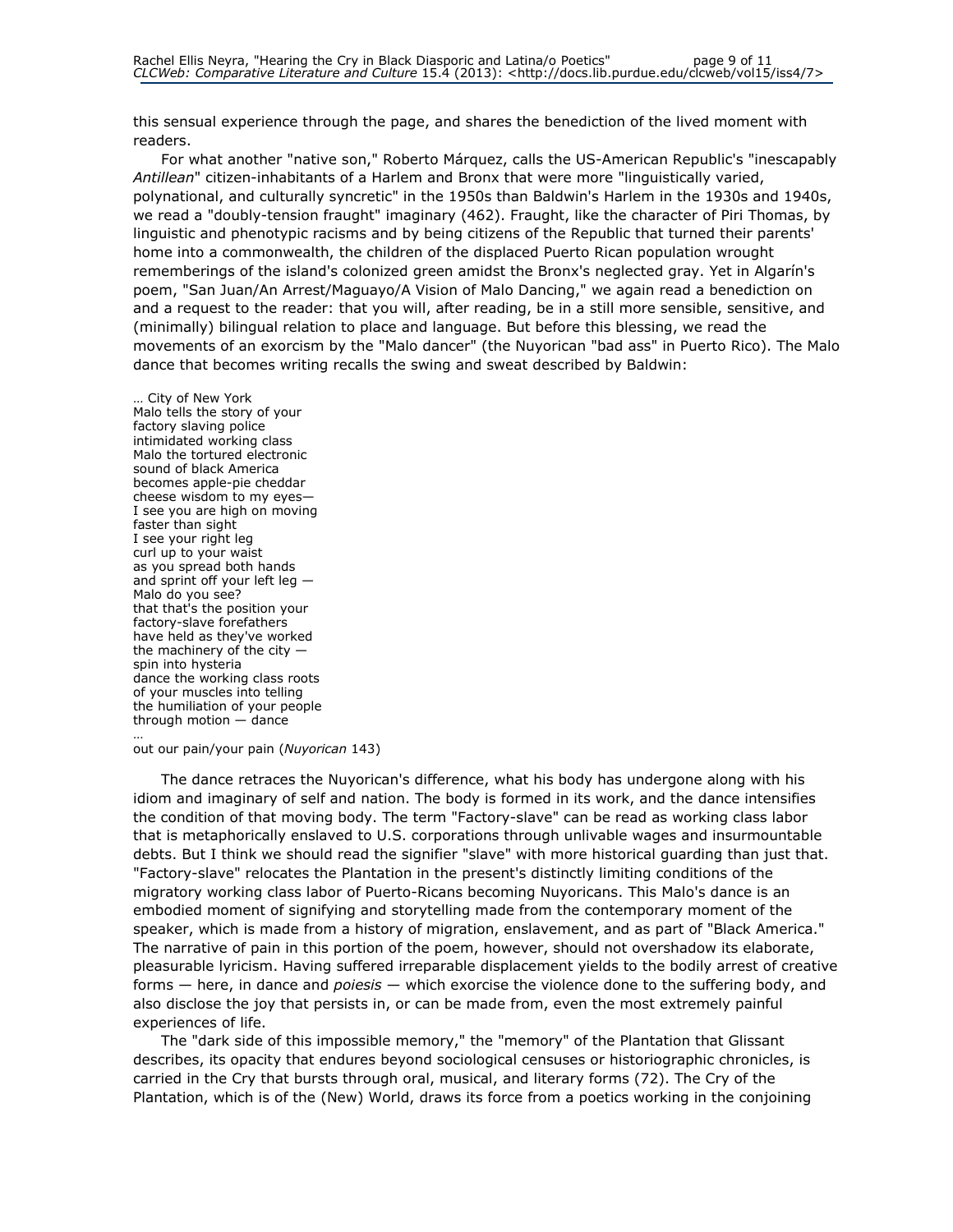break of voice and hand, sound and story. It is embodied, carried, turns, and rubs in the breach of the sonic and graphic. Breaks re-collected and re-set into motion charge language's dance with memory. The fragmented but bursting land- and cityscapes of the singers and writers gathered here sound out and re-inscribe the idea that "the people who endure in history … are the imaginative ones" as Wright states quoting Martí: "Everything moves and rests in imagination's art, which consists … in the ability to divine and compose" (20). To divine and compose you must know how to listen. The poetry, prose, and music of the Black diaspora and U.S. Latinos/as gather the Plantation's imaginary remainders and release a dark Cry for everyone to hear.

Note: I thank Mary Ebeling, Tsitsi Jaji, Linda Kim, Todd Shepard, and Chi-ming Yang for their comments on my article.

### Works Cited

- Algarín, Miguel, and Miguel Piñero, eds. Nuyorican Poetry: An Anthology of Puerto Rican Words and Feelings. New York: William Morrow, 1975.
- Aparicio, Frances. Listening to Salsa: Gender, Latin Popular Music, and Puerto Rican Cultures. Middletown: Wesleyan UP, 1998.
- Baldwin, James. The Fire Next Time. New York: Vintage, 1990.
- Calvo Ospina, Hernando. Salsa! Havana Heat, Bronx Beat. Trans. Nick Caistor. London: Latin American Bureau Research and Action, 1995.
- Carpentier, Alejo. Music in Cuba. Trans. Alan West-Durán. Minneapolis: U of Minnesota P, 2001.
- Carpentier, Alejo. Kingdom of this World. Trans. Harriet de Onís. New York: Farrar, Straus and Giroux, 2006.
- Corral, Eduardo. "In Colorado My Father Scoured and Stacked Dishes." Black Lightning. New Haven: Yale UP, 2012. 10-11.
- Deleuze, Gilles, and Félix Guattari. A Thousand Plateaus. Trans. Brian Massumi. Minneapolis: U of Minnesota P, 1987.
- Díaz, Junot. The Brief Wondrous Life of Oscar Wao. New York: Riverhead Trade, 2007.
- D'León, Oscar. "Llorarás." En Vivo. New York: RMM Records, 2000.
- Duany, Jorge. "Portraying the Other: Puerto Rican Images in Two American Photographic Collections." Discourse 23 (2001): 119-53.
- Edwards, Brent Hayes. "The Seemingly Eclipsed Window of Form: James Weldon Johnson's Prefaces." The Jazz Cadence of American Culture. Ed. Robert O'Meally. New York: Columbia UP, 1998. 580-601.
- Edwards, Brent Hayes. The Practice of Diaspora: Literature, Translation, and the Rise of Black Internationalism. Cambridge: Harvard UP, 2003.
- Ellison, Ralph. Shadow and Act. Harmondsworth: Penguin, 1995.
- Flores, Juan. Divided Borders: Essays on Puerto Rican Identity. Houston: Arte Público P, 1993.
- Flores, Juan. From Bomba to Hip-Hop: Puerto Rican Culture and Latino Identity. New York: Columbia UP, 2000.
- Frazier, E. Franklin. The Negro Family in the United States. Chicago: U of Chicago P, 1966.
- Hardt, Michael, and Antonio Negri. Commonwealth. Cambridge: Belknap P, 2011.
- García Márquez, Gabriel. Del amor y otros demonios. Harmondsworth: Penguin, 1994.
- Glissant, Edouard. Poetics of Relation. Trans. Betsy Wing. Ann Arbor: U of Michigan P, 1996.
- López, Alfred J. "The Plantation as Archive: Images of 'the South' in the Postcolonial World." Comparative Literature 63 (2011): 402-22.
- Mackey, Nathaniel. Nod House. New York: New Directions, 2011.
- Márquez, Roberto. "One Boricua's Baldwin: A Personal Remembrance." American Quarterly 42 (1990): 456-77.

Martí, José. "Our America." Selected Writings. By José Martí. Harmondsworth: Penguin, 2002. 288-96.

- Menchaca, Martha. Recovering History, Constructing Race: The Indian, Black, and White Roots of Mexican Americans. Austin: U of Texas P, 2002.
- Morales, Ed. The Latin Beat: The Rhythms and Roots of Latin Music from Bossa Nova to Salsa and Beyond. Cambridge: Da Capo P, 2003.
- Morrison, Toni. Beloved. New York: Knopf, 1987.
- Muñoz, Jose. Disidentifications: Queers of Color and the Performance of Politics. Minneapolis: U of Minnesota P, 1998.
- Ngai, Mae M. Impossible Subjects: Illegal Aliens and the Making of Modern America. Princeton: Princeton UP, 2004.
- Pietri, Pedro. "do not let." Nuyorican Poetry: An Anthology of Puerto Rican Words and Feelings. Ed. Miguel Algarín and Miguel Piñero. New York: William Morrow, 1975. 151.
- Quintero Rivera, Angel. *¡Salsa, Sabor y Control! Sociología de la música "tropical."* Mexico: Siglo veintiuno, 1998.
- Rouch in Reverse. Dir. Manthia Diawara. New York: Third World Newsrelease, 1995.
- Saldaña-Portillo, María Josefina. The Revolutionary Imagination in the Americas in the Age of Development. Durham: Duke UP, 2003.
- Thomas, Piri. Down these Mean Streets. London: Vintage, 1997.
- Vargas, Chavela. Live from Carnegie Hall: Chavela Vargas. New York: Tommy Boy, 2003.
- Walcott, Derek. What the Twilight Says. New York: Farrar, Straus and Giroux, 1998.
- Weheliye, Alexander. Phonographies: Grooves in Sonic Afro-Modernity. Durham: Duke UP, 2005.
- Wright, Jay. "Desire's Design, Vision's Resonance: Black Poetry's Ritual and Historical Voice." Callaloo 30 (1987): 13-28.